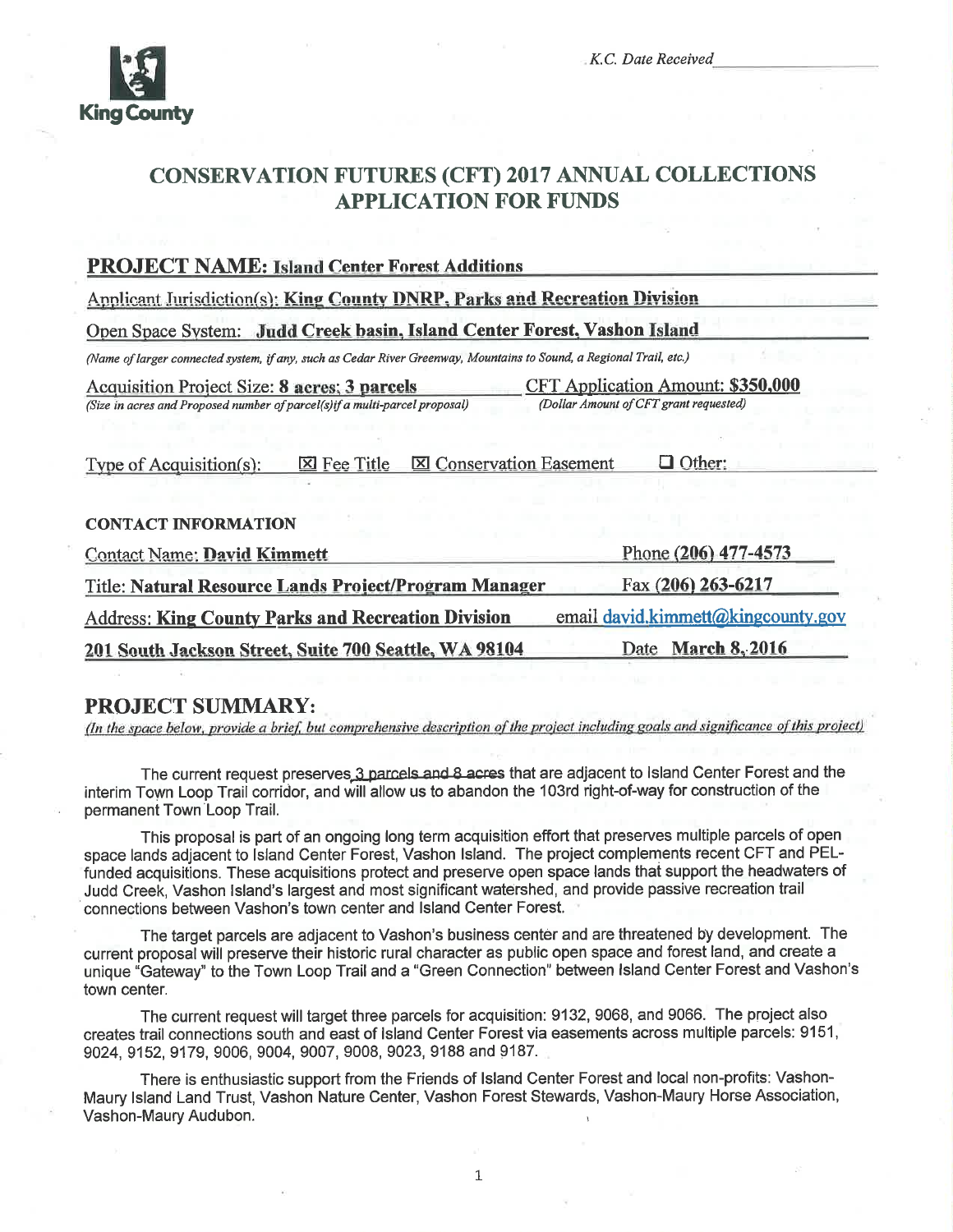#### I. OPEN SPACE RESOURCES

Please review the attached evaluation criteria. For the proposed acquisition parcel(s), please (1) mark only those criteria that apply, and  $(2)$  thoroughly, yet succinctly describe in the space below how the proposed acquisition satisfies each marked criteria.

- $\boxtimes$  A. Wildlife habitat or rare plant reserve
- $\boxtimes$  B. Salmon habitat and aquatic resources
- El C. Scenic resources
- $\boxtimes$  D. Community separator
- E. Historic/cultural resources
- x F. Urban passive-use natural area/greenbelt
- El G. Park/open space or natural corridor addition
- EI H. Passive recreation opportunity/unmet needs

Wildlife habitat or rare plant reserve: The target parcels are at the northeastern extent of the Judd Creek headwaters. They are part of a broad functioning habitat corridor of wetlands, open water, scrub/shrub wetlands, meadow, fields and forests that include Meadowlake Pond, Mukai Pond, and Fisher Pond to the north. The area supports Eagles, Osprey, Great Blue Herons, Red-tailed hawk. Black tailed deer are common.

Salmon habitat and aquatic resources: The ICF additions would preserve undeveloped open space lands in the headwaters of the Judd Creek watershed. The headwaters are largely protected and remain ecologically intact. Acquisition of the target parcels would conserve the current low level of impervious surface in the watershed and prevent future development. Judd Creek is Vashon lsland's largest single source of fresh water to Puget Sound, and provides habitat for cutthroat trout, Coho and chum salmon. The aquatic resource value of these acquisitions is high as much of the area is in a high groundwater recharge area. Groundwater provides base flow for all Vashon streams. Preserving the function and integrity of these forest and wetland complexes will protect the island's groundwater recharge capacity, water quality and Judd Creek's natural hydrologic function. The target parcels have critical wetlands on them that contribute to Judd Creek's headwaters.

Scenic Resources: The lsland Center Forest additions provide a variety landscapes in which to view and observe birds and wildlife that inhabit upland fields, meadows, forests, ferest edges, shrub/scrub and forested wetlands.

Gommunity Separator: The target parcels are adjacent to Vashon lsland's business and residential "town centef'. lt will become an important connection to the 400-acre lsland Genter Forest, which is the largest public open space on Vashon lsland. The target parcels provide an opportunity to create a "Gateway" trailhead to the Town Loop Trail and access to lsland Center Forest within one block from the island's post office.

Urban passive-use natural area/greenbelt: The target parcels are adjacent to Vashon's town center and high density residential area. These parcels provide a "green connection" between lsland Center Forest and Vashon's business and residential center, and a "Gateway" to the Town Loop Trail.

Park open space or natural corridor addition: All 3 parcels provide critical and significant connections to lsland Center Forest. Preserving the 8-acre target parcels removes the threat of development and helps retain Vashon lsland's rural character. Equally important is the opportunity to create a "Gateway" trailhead to the Town Loop Trail.

Passive recreation opportunity/unmet needs: A passive, low impact trail will be developed through the target parcels to create a connection between the 9-mile trail network in lsland Center Forest and the proposed Town Loop Trail. The Town Loop trail will provide an off-road community path that will connect Vashon lsland's two primary areas of business, culture and education: Town Center and Center. This network of trails and paths that connect island residents from areas of social activity to areas of protected open space is part of a community trails plan created by the Vashon-Maury lsland Land Trust, King County Parks, and the Vashon Horse Association in 2011.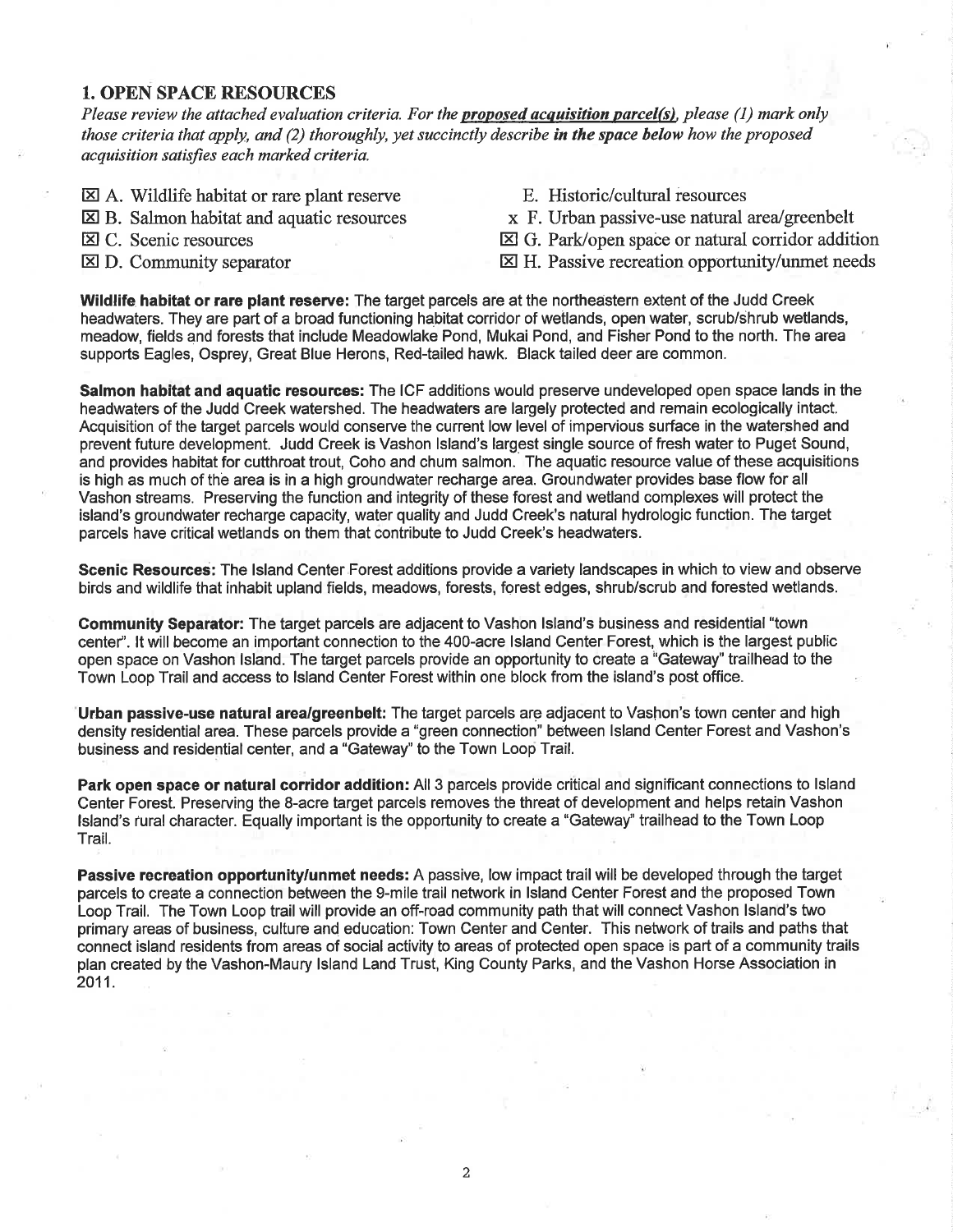#### 2. ADDITIONAL FACTORS

For the proposed acquisition parcel(s), please (1) mark all criteria that apply, and (2) thoroughly, yet succinctly describe in the space below how the proposed acquisition satisfies each marked criteria.

- EX A. Educational/interpretive opportunity
- **EXALCONSTRESS OF SPACE OF PERSON**<br>**EXALCONS** B. Threat of loss of open space resources
- EI C. Ownership complexity/willing seller(s)/ownership interest proposed
- **ED.** Partnerships Describe any public or private partnerships that will enhance this project:
- EI E. Is the properly identified in an adopted park, open space, comprehensive, or community plan?
	- F. Transferable Development Credits (TDC) participation

Educational/interpretive opportunity: Due to their proximity to Vashon's town centêr, the properties offer an ideal opportunity to provide historic, cultural and natural resource interpretation and outdoor education. They also provide an opportunity to create an iconic and cultural gateway to the Town Loop Trail.

Threat or loss of open space resources: Like the rest of Puget Sound, Vashon lsland has experienced growth and ân increasing population. All three properties are zoned for rural residential development. The proximity to Center and Town Center makes the properties highly susceptible to development. Preserving them adds significantly to the open space resources on Vashon, and preserves the historic rural character of the area.

Ownership complexity/willing seller(s)/ownership interest proposed: The three owners are prepared to develop the properties but are also very willing to see their properties become public open space and part of lsland Center Forest and the Town Loop Trail. Target parcels need to be purchased as soon as possible. Remainder of project is very suitable for long term phasing.

Partnerships: The history and creation of Island Center Forest has been built upon King County's strong and valued partnerships with Vashon citizens and non-profit stakeholders, which now form the Friends of lsland Center Forest. To date, these partnerships have preserved thousands of acres of forests and wetlands across Vashon and Maury lsland. The Friends of ICF include the Vashon Forest Stewards, Vashon Maury lsland Land Trust, Vashon Maury lsland Audubon, Vashon Park District, Vashon Maury lsland Horse Association and the Vashon Sportsmen Club, as well as local citizens and neighbors. The Friends of ICF support the acquisition of these properties

ldentification in an adopted plan: Both the King Gounty Gomprehensive Plan (KCCP) and the 2016 King County Open Space Plan contain policies that direct acquisition, planning, and stewardship of public open space lands: Be a regional provider of open spaces with a major focus on systems of open space corridors that conserve agricultural lands, natural resources and provide recreation, êducation and interpretive opportunities, fish and wildlife habitat and scenic beauty; Acquire lands that provide land and trail connectivity; Assist with conservation of forest and wetlands; Emphasize acquisition and development of sites that provide for multiple benefits and functions. The three properties complement the goals and mission outlined in the *Island Center Forest Site* Management Guidelines. The three properties are part of the Judd Greek headwaters. Protection of these headwaters are identified in: 2007 King County Vashon Island Greenprint, 2004 Vashon-Maury Island Rapid Rural Reconnal'ssance, 2002 Vashon Parks'Park, Recreation & Open Space Plan, 1996 Vashon-Maury lsland Groundwater Management Plan and 1986 Vashon Community Plan and Area Zoning.

#### 3. STEWARDSHIP AND MAINTENANCE

How will the property be stewarded and maintained? Does the property lend itself to volunteer stewardship opportunities? How will ongoing stewardship qnd maintenance efforts befunded?

The properties will become part of Island Center Forest and will be managed and maintained per the Island Center Forest Site Manaqement Guidelines

The site is very well suited to volunteer stewardship. The Friends of lsland Center Forest and Vashon citizens have helped with invasive plant removal, trail maintenance and restoration along the 103<sup>rd</sup> Ave right of way, also known as the Town Loop Trail corridor. The Vashon Land Trust received a King County Parks Community Partnership Grant to make improvements to the Town Loop Trail corridor. ,

Stewardship of rural natural lands such as lsland Center Forest is performed by King County Parks staff and programs that are funded by a citizens approved levy.

.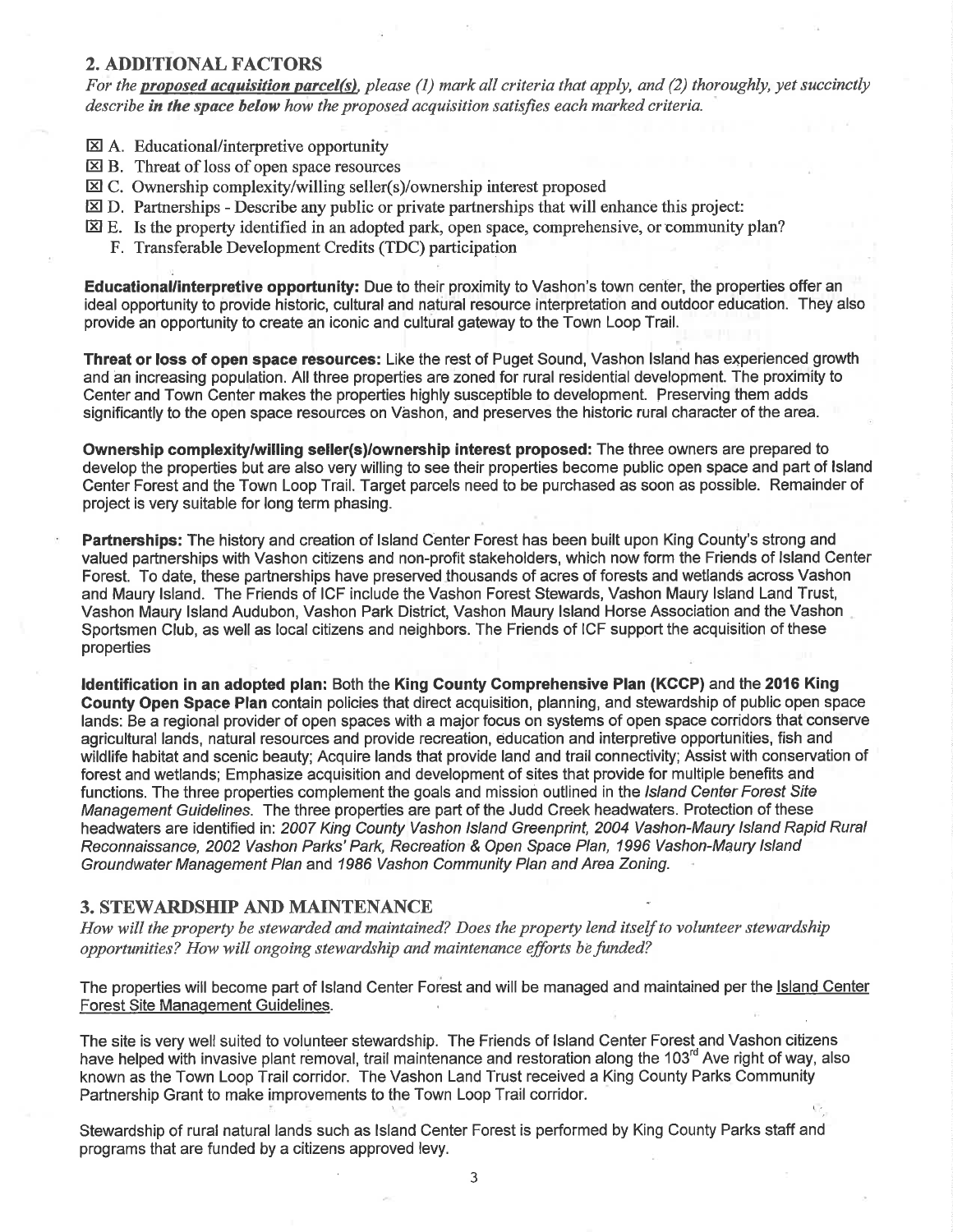#### 4. PROJECT BUDGET

#### 1) TOTAL CFT APPLICATION AMOUNT<sup>®</sup> CFT: \$350,000

2) TOTAL PEL APPLICATION AMOUNT<sup>b</sup>

PEL: \$350,000

| Parcel           |                                                      |                | Assessed        | <b>Estimated</b><br>cost to | <b>Address</b>              |                | <b>Structures</b> |
|------------------|------------------------------------------------------|----------------|-----------------|-----------------------------|-----------------------------|----------------|-------------------|
| Number           | Owner                                                | Acres          | Value           | purchase                    | (if any)                    | Zoning         | on site?          |
| <b>Target</b>    |                                                      |                |                 |                             |                             |                |                   |
| parcels          |                                                      |                |                 |                             |                             |                |                   |
| 312303-9132      | <b>POINT</b><br><b>ROBINSON</b><br><b>PROPERTIES</b> | 2.18           | 113,900         | 200,000                     |                             | R <sub>8</sub> | N <sub>o</sub>    |
| 312303-9068      | L<br><b>LORENZANA</b><br><b>ELINORE E</b>            | 2.86           | 143,000         | 250,000                     |                             | R8             | No                |
| 312303-9066      | <b>GULLEDGE</b><br>PAUL+CLAY<br><b>EARL</b>          | 2.86           | 108,500         | 225,000                     |                             | IP             | No                |
|                  |                                                      | 8              |                 | \$675,000                   |                             |                |                   |
| <b>Easements</b> |                                                      |                |                 |                             |                             |                |                   |
| 0122029004       | Volpe                                                |                | Easement        | \$5,000                     |                             |                |                   |
| 0122029007       | Cemetery                                             |                | Easement        | \$5,000                     |                             |                |                   |
| 0122029008       | Cemetery                                             |                | Easement        | \$5,000                     |                             |                |                   |
| 0622039023       | Sportsmen Club                                       |                | Easement        | \$5,000                     |                             |                |                   |
| 3123039179       | <b>Steffens</b>                                      |                | Easement        | \$5,000                     |                             |                |                   |
| 0622039006       | <b>Steffens</b>                                      |                | Easement        | \$5,000                     |                             |                |                   |
| 0622039157       | Gruenewald                                           |                | <b>Easement</b> | \$5,000                     |                             |                |                   |
| 9026             | Alberthal                                            |                | Easement        | \$15,000                    |                             |                |                   |
|                  |                                                      |                |                 | \$50,000                    |                             |                |                   |
| Long term        |                                                      |                |                 |                             |                             |                |                   |
| 622039188        | Wilson/Olsen                                         | 13             | 127,000         | 250,000                     | <b>NA</b>                   | RA5            | No                |
| 622039187        | Law                                                  | 13             | 132,000         | 250,000                     | <b>NA</b>                   | RA5            | No                |
| 3123039151       | Katschke                                             | $\overline{4}$ | 206,000         | 300,000                     | 10705 SW<br><b>188TH ST</b> | RA5            | Yes               |
| 3123039024       | Katschke                                             | 30             | 338,000         | 850,000                     | 10705 SW<br>188TH ST        | RA5            | Yes               |
| 3123039152       | Katschke                                             | $\overline{5}$ | 134,000         | 200,000                     | 10705 SW<br>188TH ST        | RA5            | No                |
|                  |                                                      | 65             |                 | \$1,850,000                 |                             |                |                   |
|                  |                                                      |                |                 |                             |                             |                |                   |
|                  |                                                      |                |                 |                             |                             |                |                   |
|                  |                                                      |                |                 |                             |                             |                |                   |

#### Estimation of property value:

Briefly note how land values have been estimated (i.e., appraisal, property tax assessment, asking price, letter of value or other means).

Values for the three target parcels are estimates based on current market conditions on the island. Formal appraisals are will be conducted in late March and early April 2016.

4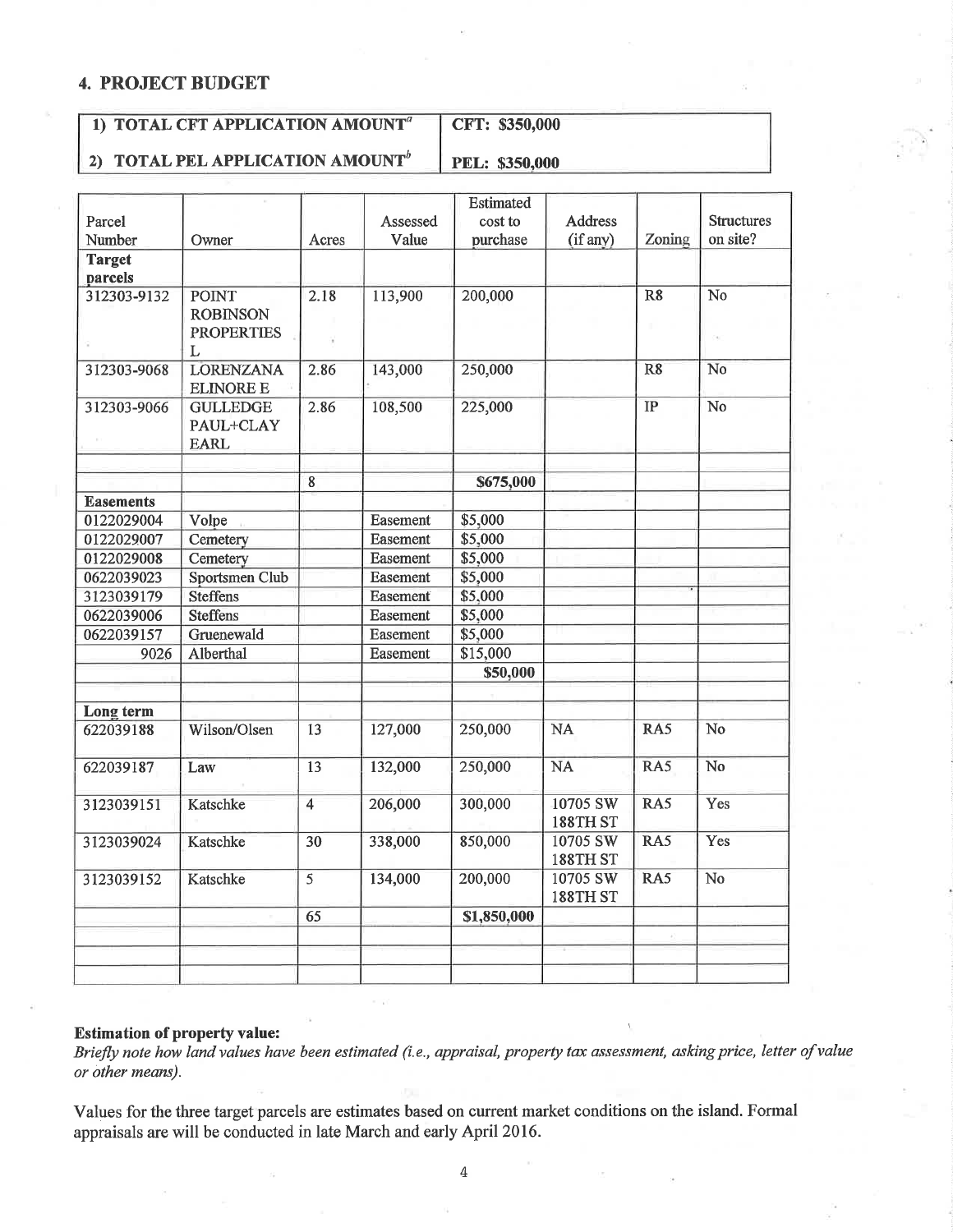| <b>PROJECT COSTS</b>                                   | ESTIMATED DOLLAR AMOUNT OR RANGE |  |  |
|--------------------------------------------------------|----------------------------------|--|--|
| Total property interest value                          | \$2,575,000                      |  |  |
| Title and appraisal work                               | \$15,000                         |  |  |
| Closing, fees, taxes                                   | \$2,500                          |  |  |
| Relocation                                             |                                  |  |  |
| Hazardous waste reports                                |                                  |  |  |
| Directly related staff, administration and legal costs | \$15,000                         |  |  |
| <b>Total Project Costs (CFT and other funds)</b>       | \$2,607,500                      |  |  |

| <b>MATCHING FUNDS: Existing Sources</b><br>(CFT can only provide a maximum of 50% of anticipated<br>project costs) | <b>DATE</b><br>(Expended or Committed) | <b>DOLLAR AMOUNT</b><br>(Expended or Committed) |
|--------------------------------------------------------------------------------------------------------------------|----------------------------------------|-------------------------------------------------|
| 2017 PEL                                                                                                           | 2016                                   | Approx. \$50,000                                |
|                                                                                                                    |                                        |                                                 |
|                                                                                                                    |                                        |                                                 |
| <b>Total CFT Funds Previously Received</b><br><b>This Project</b>                                                  | 2016                                   | \$300,000 expended                              |
| <b>Total Matching Funds and Past CFT Funds</b><br><b>Currently Identified</b>                                      |                                        |                                                 |
| <b>Unidentified Remaining Match Need</b>                                                                           |                                        | \$350,000                                       |

Unidentified remaining match need: What funds are anticipated and what is the time frame? Please briefly discuss how the unidentified remaining match need above will be met.

This project is also requesting \$350,000 of 2017 Park Expansion Levy funds to act as match for the current CFT request of \$350,000.

## 5. IN-KIND CONTRIBUTIONS FROM PARTNERSHIPS: None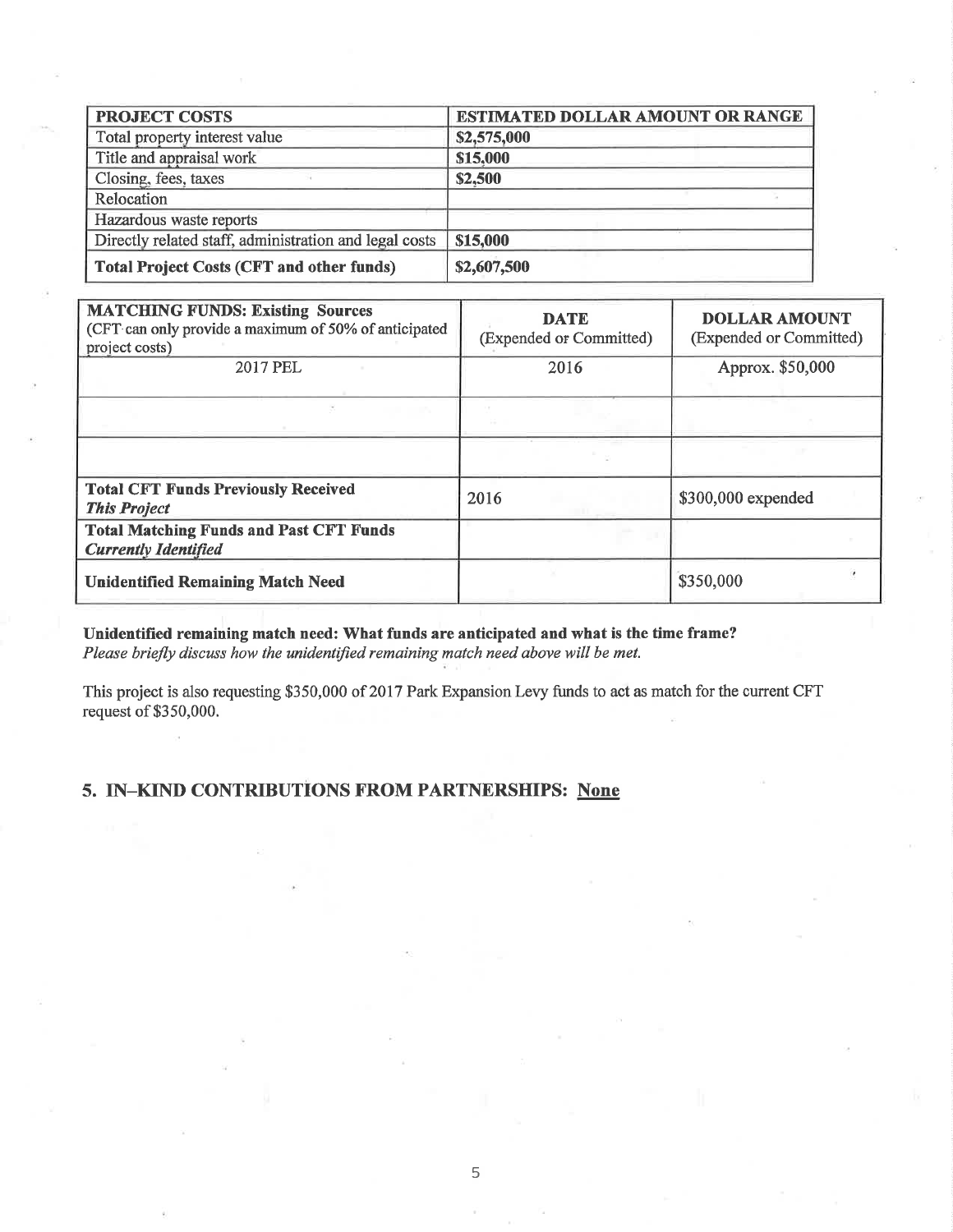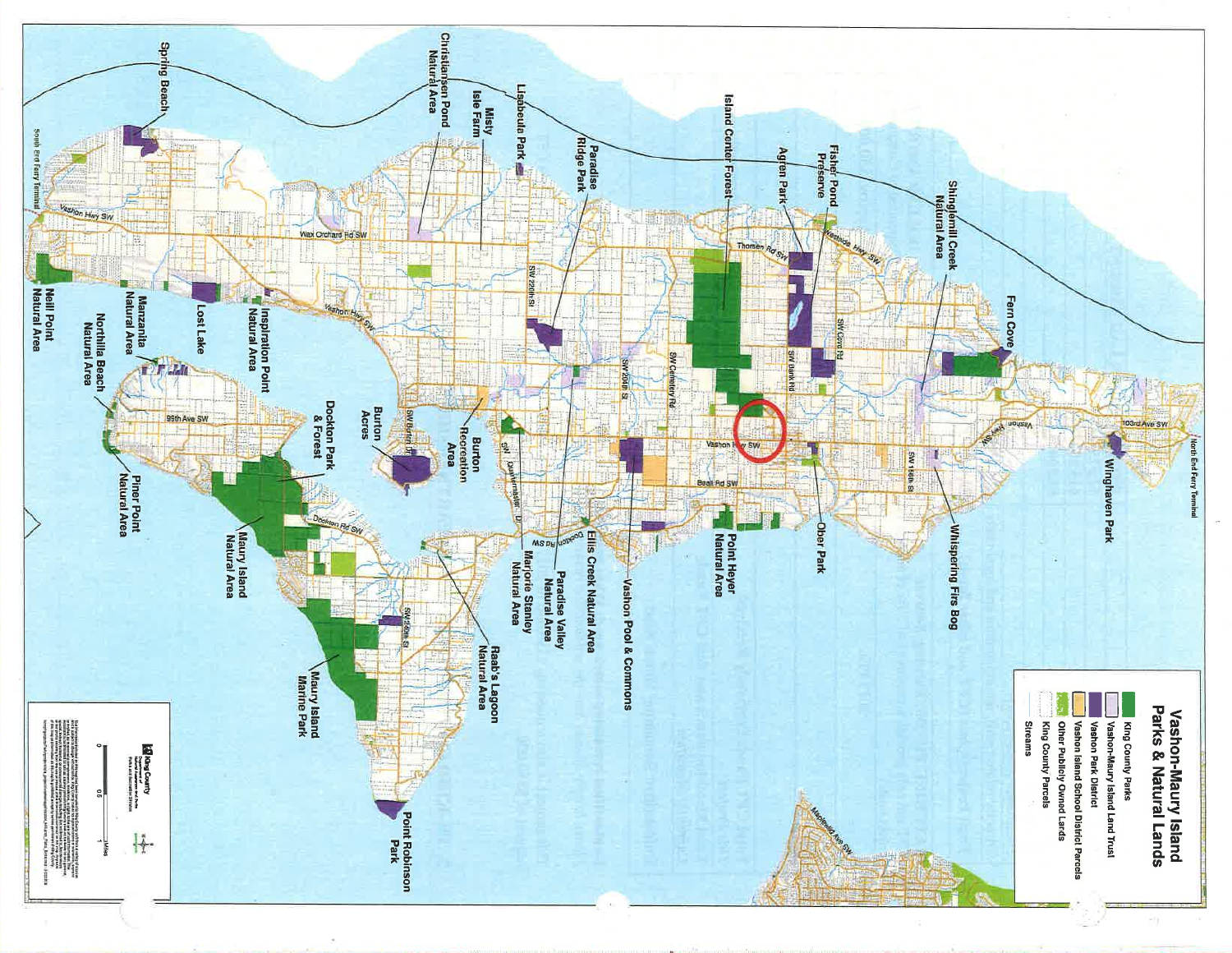